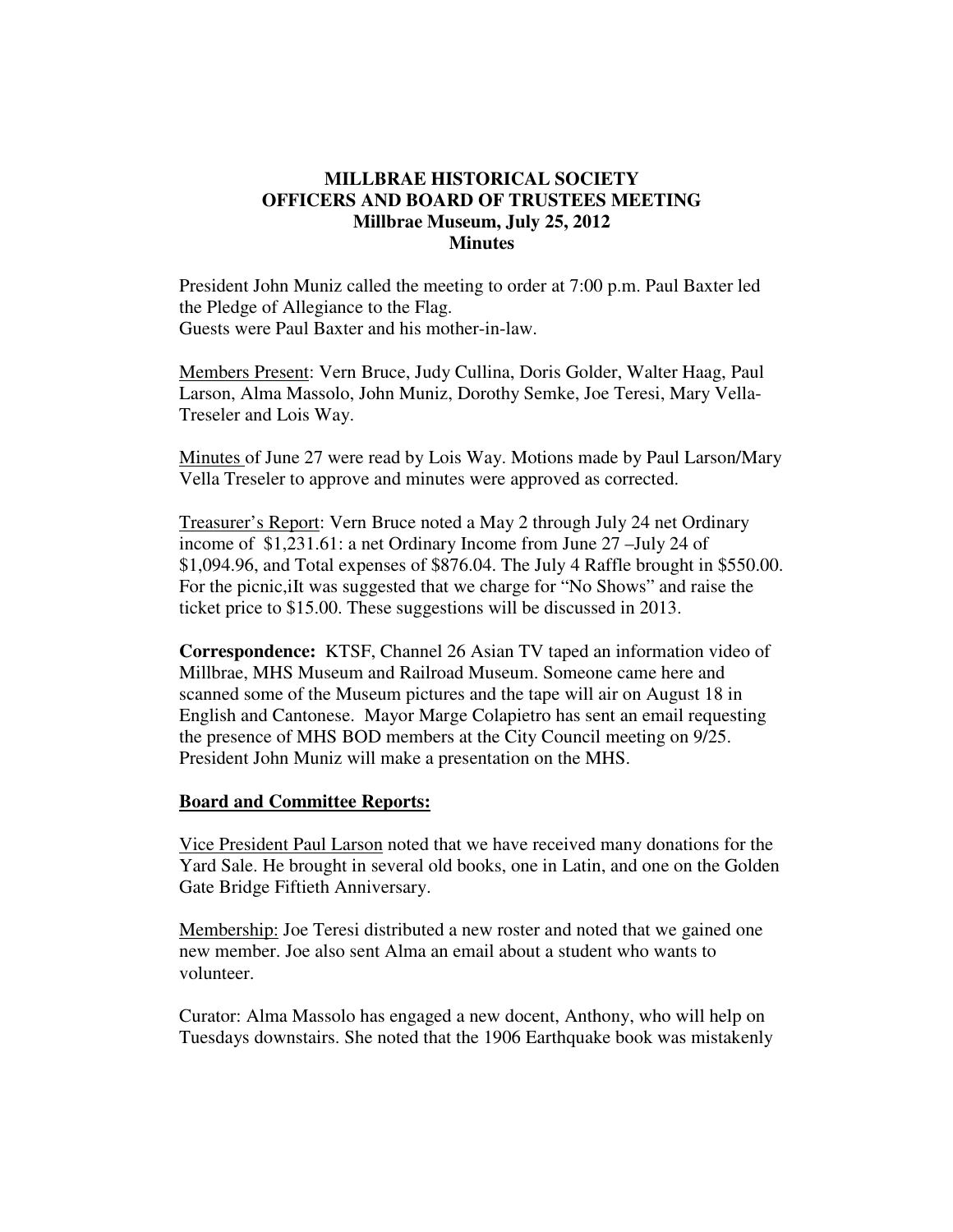put into the closet. Alma needs to be informed when items come in to and leave the Museum.

Assistant Curator Dorothy Semke passed around a sign-up sheet for the Yard Sale. President John asked Paul Baxter to play but Paul will be unable to.

Train Museum: Vern Bruce noted that the fire engine needs to be registered. We need someone to go to Mountain View to have the form certified. There are two sets of seats and Vern suggested accepting the older one from a video store.

Sunshine Chair: Madelyn Richardson was not in attendance.

Museum Facilitator: Jack Gardner was not here. However he has fixed the gate. President John noted that there is graffiti on the ramp of the Museum.

Parliamentarian: Mary Vella-Treseler gave John a letter re the A/W Festival. Man/Woman of the year information has been turned in.

## **Unfinished/New Business**

There were no new book sales

Spirit of Aloha fundraiser. Joe Teresi noted that John Muniz has donated a "Godfather" basket; Alma has donated a basket which is now in the kitchen. Baskets will be auctioned off by auctioneer Jerry Hill. The fundraiser will be held in the Scout House. Price is \$45. which may be paid to the Rotary Club. We need \$15,000 to complete the project.

President John Muniz noted that the trip to the Hiller Museum was a great success. He reminded us that the Millbrae car show will be on  $8/18/12$ .

Joe Teresi gave John a DVD featuring a historical record of Millbrae, which included his interview with Doris Morse and Mary Griffin on July 4, 2012.

Alma Massolo noted that the S.S.F. Museum TEA was lovely. John was our driver and he won the prize for our table.

Art/Wine Booth, 9/1 and 9/2: MHS will only do Saturday. Vern may bring the fire truck to display at the Starbucks parking lot. He will check measurements for 2 booths. John plans to find out how